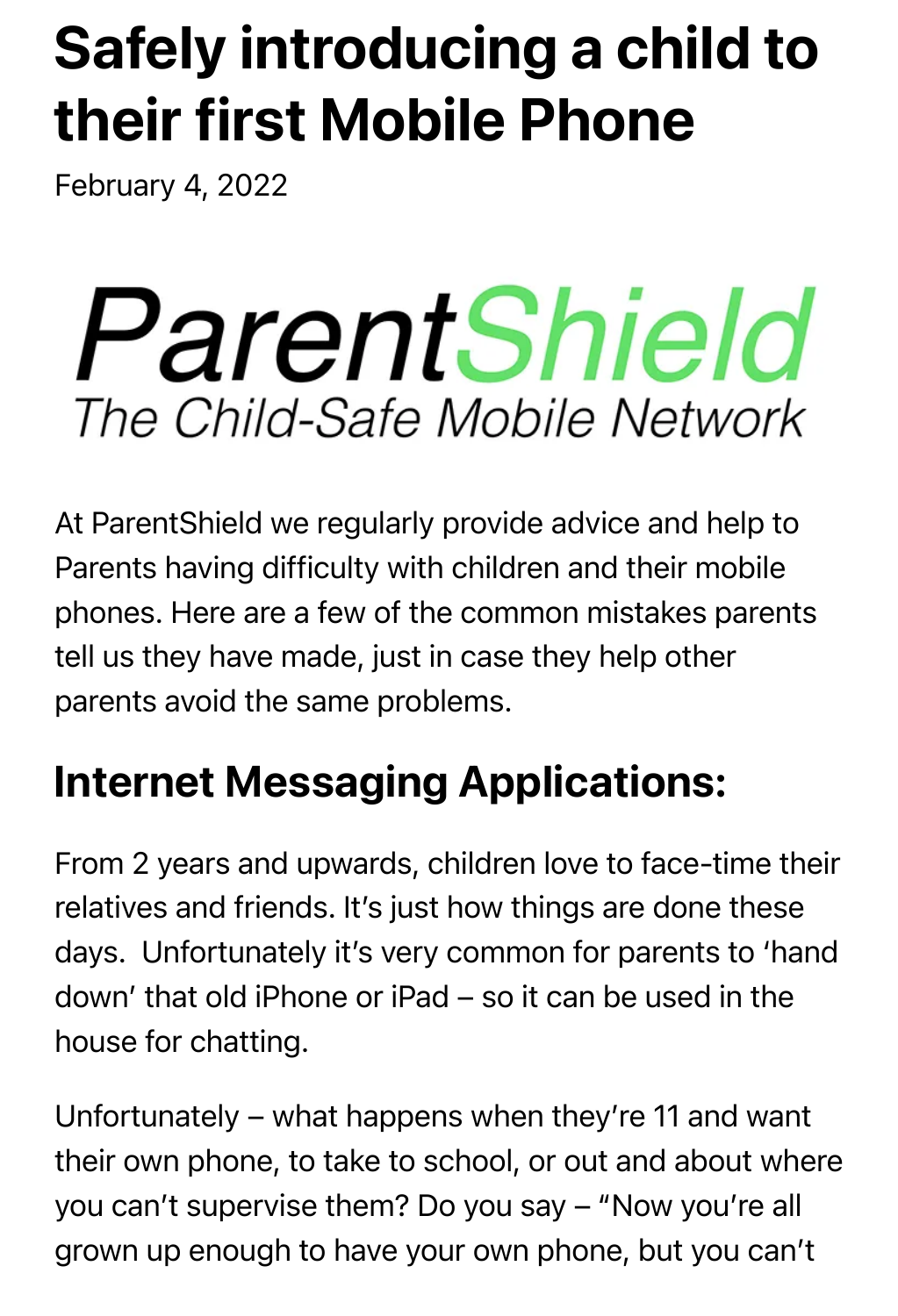have WhatsApp for another 5 years?"

Better to keep video messaging applications to your own phone, and demonstrate how to use them resposibly, and who, and who not to communicate with in this way.

 Parents need to learn and demonstrate the privacy and security settings of each app, before allowing children to use them unsupervised.

#### Fully factory-reset and update any second-hand phone:

Every few weeks we will hear of a child who has been gifted an old out-of-contract iPhone or Android, without the parents first removing their iCloud account or Google account ID and password. What could possibly go wrong?

One customer recently had their entire history and profile deleted ( and their own phone wiped) by their child, and another found their daughter had used their account to purchase a brand new iPhone 12 , and a nice case to put it in.

An updated phone will also be more reliable and stable. That old phone that you stopped using 2 years ago because it kept dying certainly won't have improved like fine wine at the back of a drawer all that time.

## Teach them to LOCK their phone!

Even the simplest mobile phone will have a 'screen lock'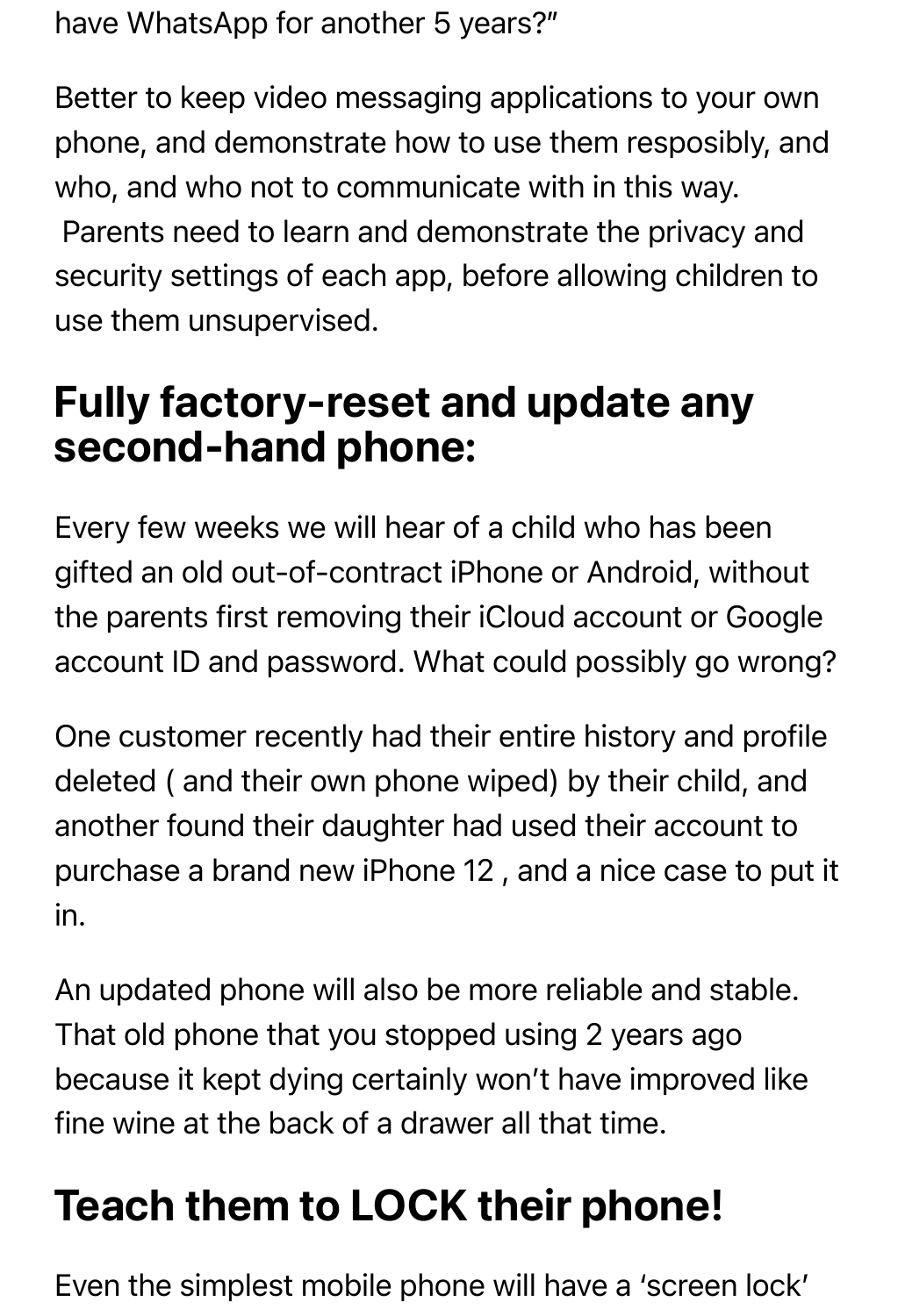PIN. Children VERY often will lose their phones, or just leave them lying around, and an unlocked phone will risk access to anything stored on the phone, as well as access to any pass codes or apps stored on the device. This isn't a situation you wan to risk.

Teach the importance of locking the device with a good code before they get their own phone. With proper Network Controls, like those we provide with ParentShield, you don't need to access the phone to monitor day-to-day usage so your child needs to be aware of the importance of keeping their device safe.

#### Fire-Drill your emergency procedures!

Do you have a prepared procedure for:

- A Lost Phone?
- **Emergency Calls?**
- Locating the Phone and User?

Make sure the mobile data is working BEFORE they take the phone to a friend's for a sleepover, or go on a school trip.

Set aside a regular time every week to check that the phone is working, and everything is as it should be, and all the available security and system updates are applied. It only takes a few minutes but will save a LOT of stress. There are a lot of things that you can only diagnose or fix when you have the phone in your hand. If the phone ( and